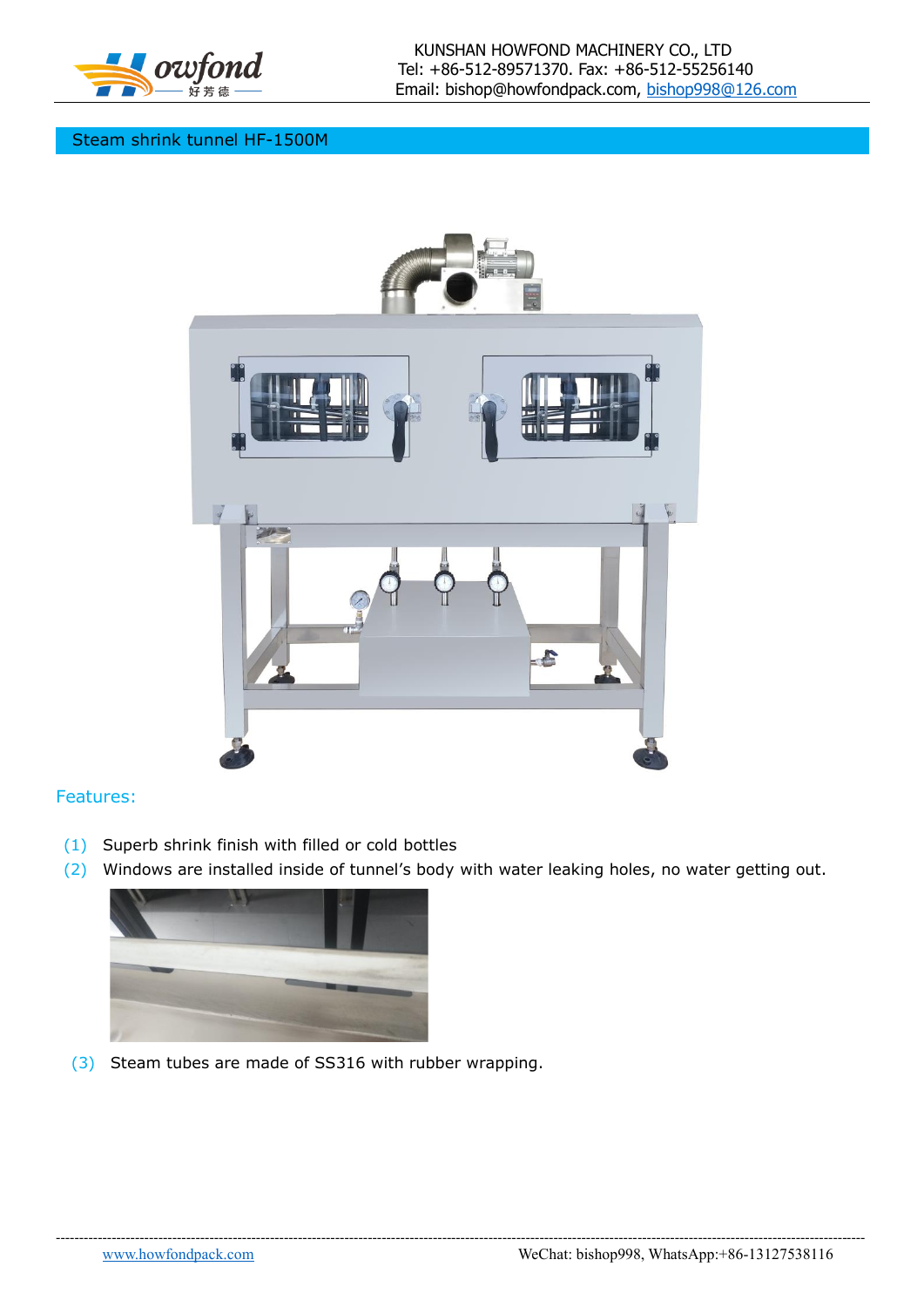

## KUNSHAN HOWFOND MACHINERY CO., LTD  $1$   $\sigma$ *wfond* Tel: +86-512-89571370. Fax: +86-512-55256140 Email: bishop@howfondpack.com, [bishop998@126.com](mailto:bishop998@126.com)



- (4) Low running cost,  $50 \sim 60$ kg steam/0.3 $\sim$ 0.4Mpa.
- (5) 6 Steam spray tubes are adjustable for complex shapes of bottles.
- (6) Exhausting blower is on the top of tunnel, its speed is adjustable.
- (7) Simple manual adjustment, and completed control.



------------------------------------------------------------------------------------------------------------------------------------------------------------------------------

- (8) Precise steam control by 3 digital handles for 3 areas, and saving steam.
- (9) Cancel outer water collection tray, sealed. Can be used for high speed applications.
- (10) Full body of tunnel is made of SS304 stainless steel
- (11) Strong and easy 0perational handles on windows.



(12) steam tubes are hided under tunnel, simple and generous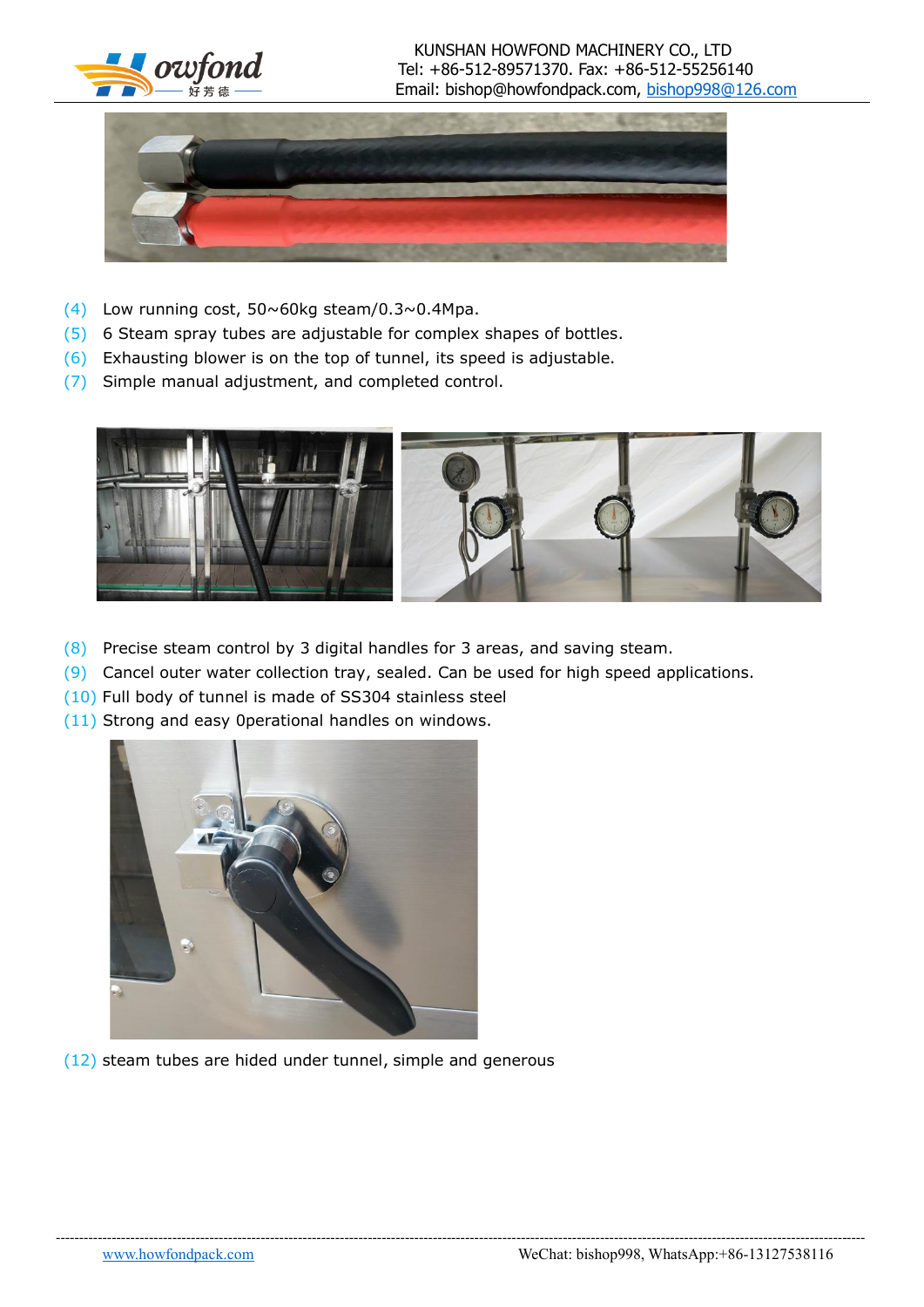



(13) water outlet/water collection tray to avoid getting ground wet.



The HF-1500M steam shrink sleeve tunnel was designed and developed by HOWFOND company as a result of rapid growth in the use of shrink sleeves, particularly in the form of Sleeve Labels, which highlighted the need for low to high speed shrinking systems to match the performance of sleeve application machines such as the HF-250M, sleeve labeling machine.



| Item $\sim$<br>Models    | HF-1500M/G          |
|--------------------------|---------------------|
| Length of tunnel         | 1.5.0 meters        |
| Main material            | SS304               |
| Braided steam soft tubes | 316                 |
| Blower powder            | Ø12, 0.25KW         |
| Running pressure         | Max 0.6Mpa          |
| Weight                   | 150kg               |
| Steam consumption        | 35~40kg/h           |
| Powder supply of blower  | 110~240V            |
| Entrance /exit height    | Max 350mm           |
| Entrance /exit width     | $110 \times 210$ mm |
| Outline size (L*W*H, m)  | $1.5*WO.45*1.5$     |